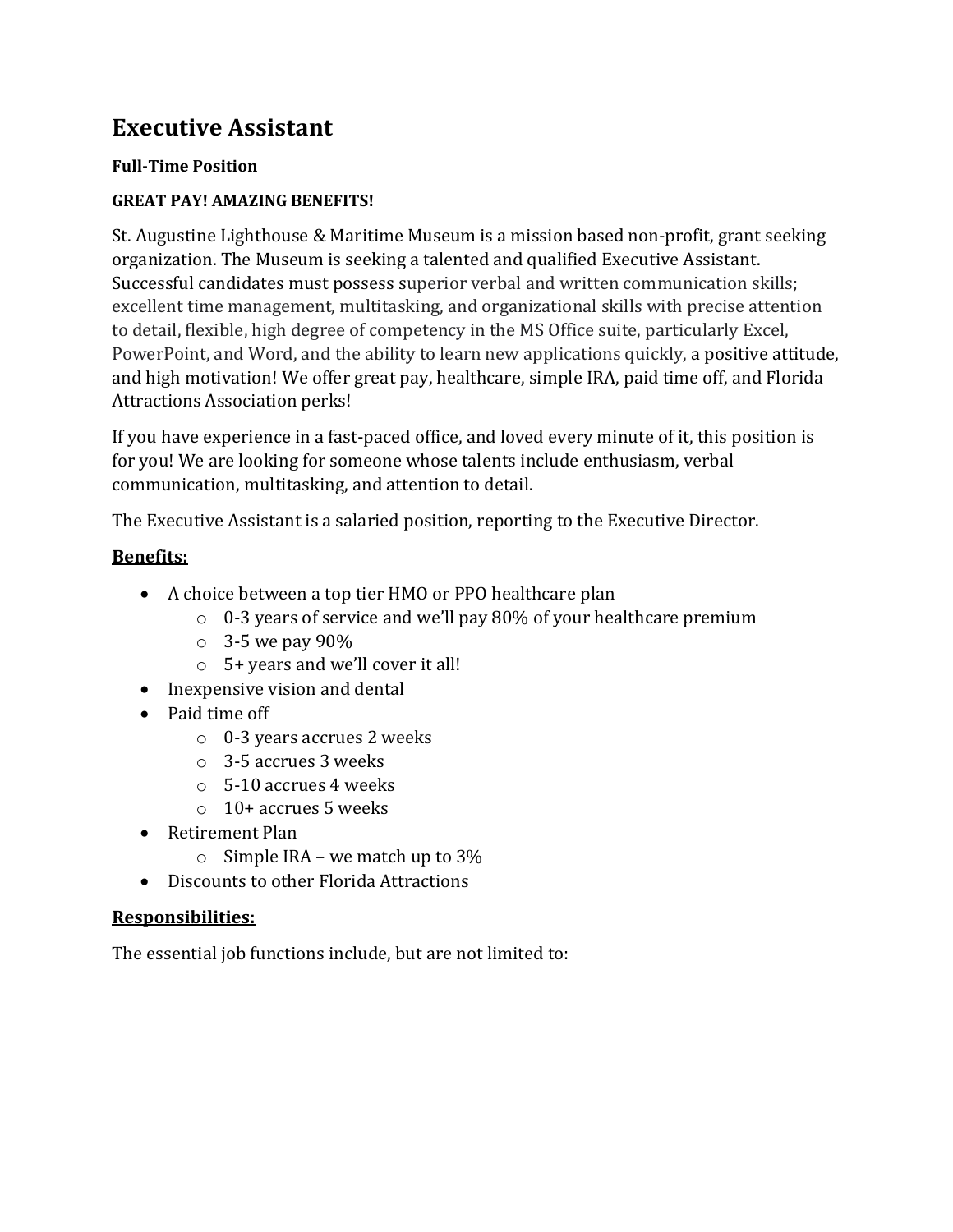- This position requires a pro-active work ethic and excellent program management skills.
	- $\circ$  May use checklists and rubrics for Office Management, Supply Budget, Projects, Board Meetings, Strategic Planning and Events.
	- o Be adept at working with calendars, the intranet and other colleagues.
- Is socially adept. Plans, attends, coordinates and assists with normal / special events and board meetings or fundraising and cultivation events. Spends time dedicated to fundraising and making donors and volunteers feel special.
- Bi-weekly supplies inventoried (frequency may be increased during busy seasons or special project using our supplies faster) ordering, stocking and checking invoices against budget.
- Office equipment maintenance by checking them daily/weekly for servicing and inventory of equipment supplies needs, i.e.; postal machine ink & supplies, calling service etc. Keeps and maintains the office in a neat and organized manner.
- supports organizational goals and policies, working in teams to achieve long term and short-term goals set by the Strategic Planning Committee and executed by the staff.
- Maintains confidential documents for the organization and senior management. Adheres to all rules of confidentiality at all times.
- Works cooperatively and productively to sustain the organization's goals and objectives.
- Work with members of other departments to coordinate and develop mission specific projects with occasional leadership roles in such projects.
- Coordinates travel plans for the Executive Director and the senior management.
- Other duties as assigned.

# **Board of Trustees Support Responsibilities**

- Supports the Executive Director's communications, coordination, confidentiality and calendar schedules with the Board of Trustees, current and those that are being developed.
- Acts as primary communicator to the board and maintains confidential documents for the Board of Trustees and Board Books and minutes. Adheres to rules of confidentiality at all times.
- Attends Board of Trustees meetings, takes minutes at Board of Trustees meetings, organizes and maintains Board of Trustees documents and coordinates and executes Board of Trustees correspondence.
- Helps, assists, manages Board Records, Calendars, and Schedule for Executive Director.
- Other duties as assigned.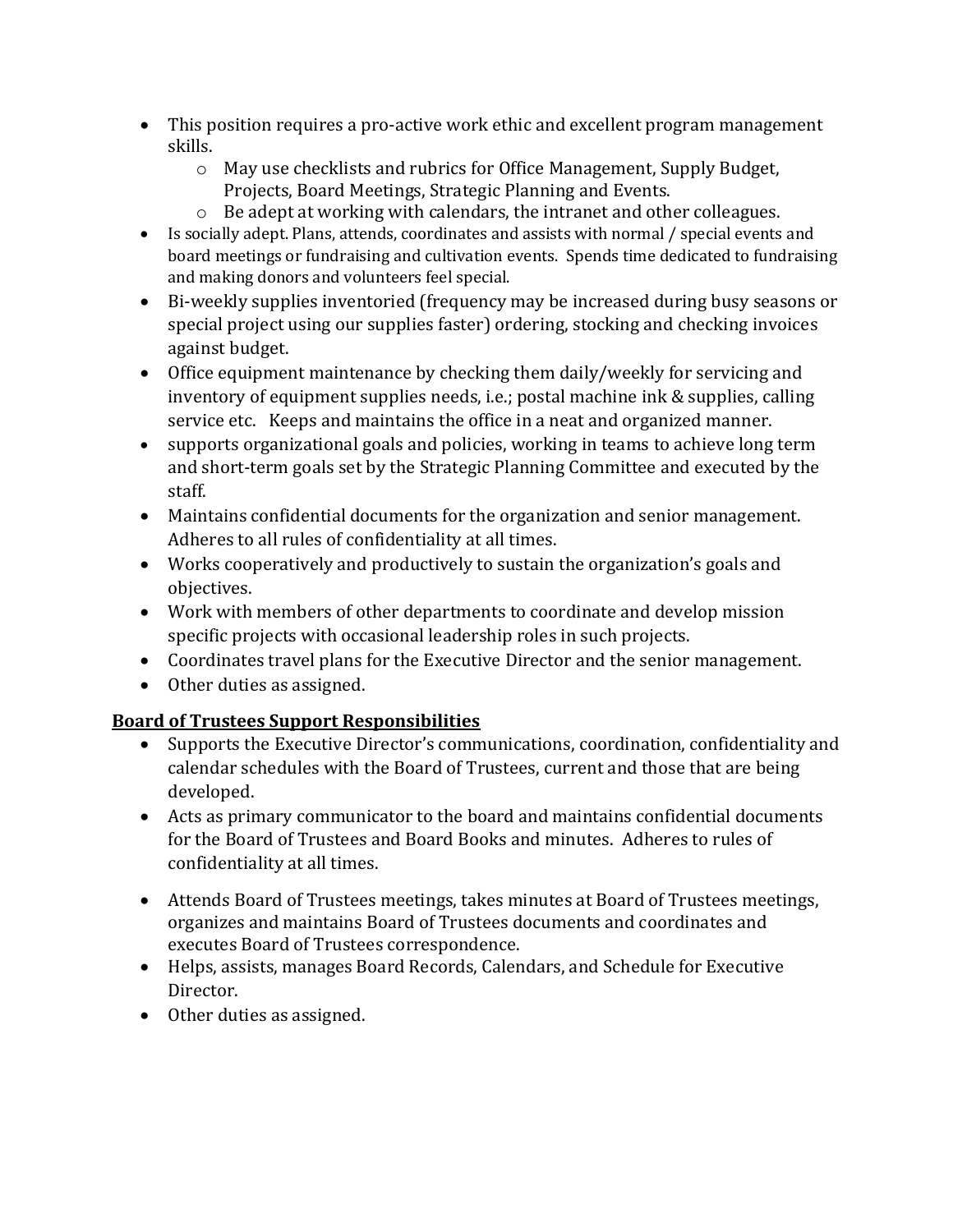## **Executive Director Support Responsibilities**

- Updates, coordinates and manages calendar of the Executive Director; print updated calendar the beginning of the day and end of day planning the week schedule for Executive Director. Communicates changes and allows for planning and travel time.
- Maintains calendar, files, screens appointments and assists the Executive Director.
- Looks ahead and sets event calendar and checklists for event pre-planning. Completes tasks, assignments and other duties as assigned.
- Represents the executive by attending meetings in the executive's absence, speaking for the executive.
- Organizes governance documents, minutes, agendas and calendars and helps the ED maintain transparent effective communications.
- Other duties as assigned.

# **All Department Support Responsibilities**

- Assists all Organizational Departments Heads as directed.
- Assists the strategies and carries out tasks associated with corporate direction:
	- o Board Events, Memberships Events / campaigns
	- o Grants Support, Research
	- o Site Shifts and scheduled weekend manager
- Performs data entry tasks in all business software products as required.
- Assist in maintaining organized record keeping.
- Assists/leads and coordinates special projects or events as assigned.
- Supports the promotion and membership sales, bricks as well as major donors.
- Perform other duties as assigned or requested by senior management.
- Other duties as assigned.

# **Qualifications:**

- BA/BS preferred
- Two to five years office management experience
- Possess excellent interpersonal and organizational skills
- Excellent computer skills including proficiency in Microsoft Word, Excel, and Power Point
- Excellent communication skills, both oral and written; good spelling and proofreading skills
- General knowledge of office equipment
- Strong attention to detail
- Resourceful, self-reliant, and diplomatic with a good sense of humor.

# **Essential Functions/Physical Requirements:**

The duties above indicate the essential functions of the job. Physical requirements are those present in normal office environment conditions. Must be able to climb the